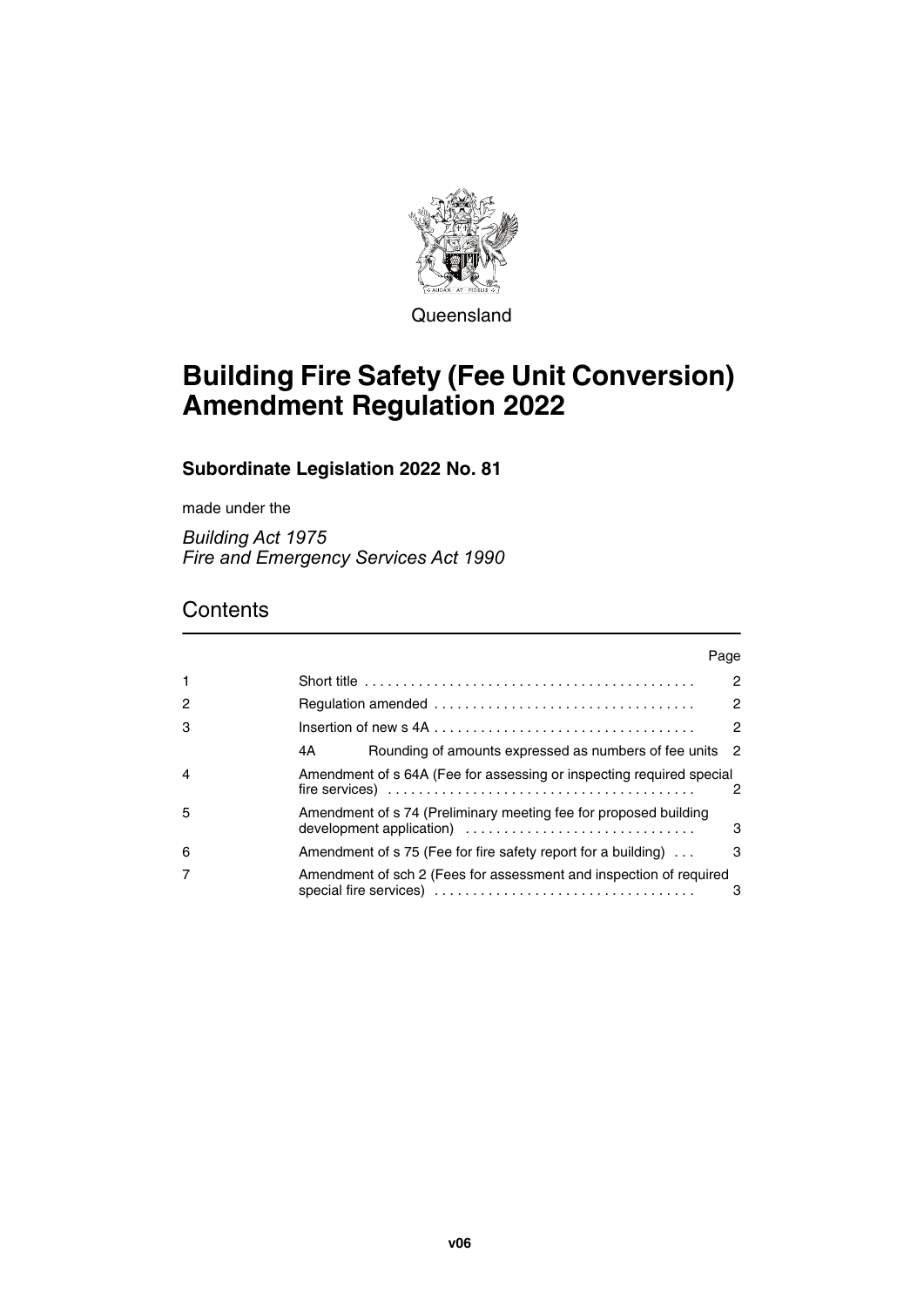<span id="page-1-0"></span>[s 1]

#### **1 Short title**

<span id="page-1-1"></span>This regulation may be cited as the *Building Fire Safety (Fee Unit Conversion) Amendment Regulation 2022*.

#### <span id="page-1-2"></span>**2 Regulation amended**

<span id="page-1-3"></span>This regulation amends the *Building Fire Safety Regulation 2008*.

#### <span id="page-1-4"></span>**3 Insertion of new s 4A**

<span id="page-1-5"></span>After section 4—

*insert—*

#### <span id="page-1-7"></span><span id="page-1-6"></span>**4A Rounding of amounts expressed as numbers of fee units**

- (1) This section applies for working out the amount of a fee expressed in this regulation as a number of fee units.
- (2) For the purpose of the *Acts Interpretation Act 1954*, section 48C(3), the amount is to be rounded down to the nearest multiple of 5 cents.

*Example—*

Section  $64A(3)(b)$  provides for a fee of 62.05 fee units. If the value of a fee unit for this regulation were \$1.015, the number of dollars obtained by multiplying \$1.015 by 62.05 would be \$62.98075. After rounding down, the amount of the fee would be \$62.95.

#### <span id="page-1-9"></span><span id="page-1-8"></span>**4 Amendment of s 64A (Fee for assessing or inspecting required special fire services)**

(1) Section 64A(3)(a), '\$250.50'—

*omit, insert—*

250.50 fee units

(2) Section 64A(3)(b), '\$62.05'—

*omit, insert—*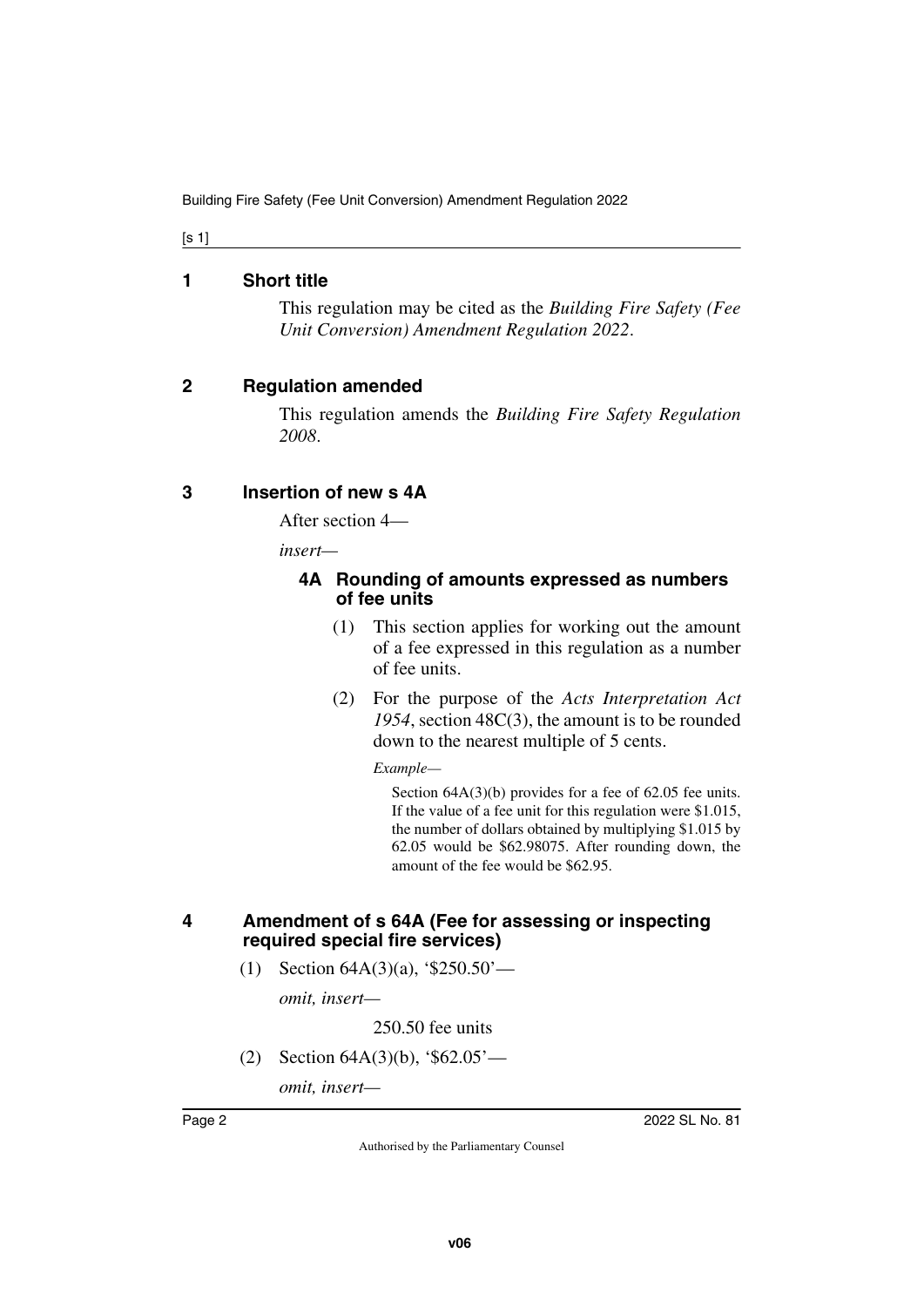[s 5]

62.05 fee units

#### <span id="page-2-1"></span><span id="page-2-0"></span>**5 Amendment of s 74 (Preliminary meeting fee for proposed building development application)**

Section 74 $(2)(a)(ii)$  and (b), '\$644.20'—

*omit, insert—*

644.20 fee units

#### <span id="page-2-3"></span><span id="page-2-2"></span>**6 Amendment of s 75 (Fee for fire safety report for a building)**

Section 75(2), '\$161.80'—

*omit, insert—*

161.80 fee units

#### <span id="page-2-5"></span><span id="page-2-4"></span>**7 Amendment of sch 2 (Fees for assessment and inspection of required special fire services)**

(1) Schedule 2, part 1—

*omit, insert—*

## **Part 1** Base fee for stated **building work**

|   | Area of stated building work                                                                                                             | <b>Base fee</b> |  |
|---|------------------------------------------------------------------------------------------------------------------------------------------|-----------------|--|
|   |                                                                                                                                          | Fee units       |  |
|   | Base fee for stated building work that is to have a floor<br>area of not more than 700m <sup>2</sup>                                     | 1,675.20        |  |
|   | Base fee for stated building work that is to have a floor<br>area of more than 700m <sup>2</sup> but not more than 1,100m <sup>2</sup>   | 3,017.10        |  |
| 3 | Base fee for stated building work that is to have a floor<br>area of more than 1,100m <sup>2</sup> but not more than 1,500m <sup>2</sup> | 3,690.85        |  |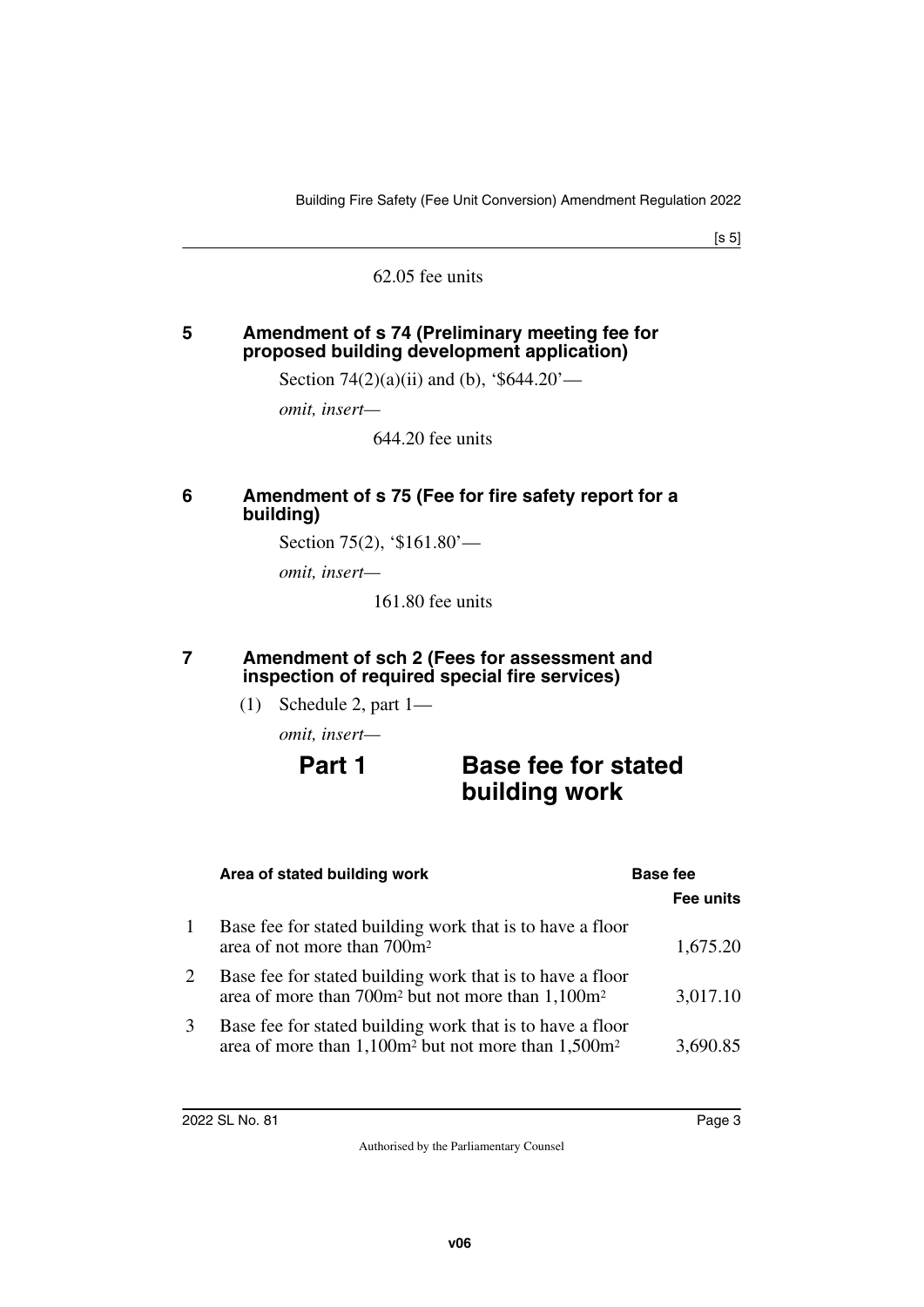|   | Area of stated building work                                                                                           | <b>Base fee</b>                                                                              |  |
|---|------------------------------------------------------------------------------------------------------------------------|----------------------------------------------------------------------------------------------|--|
|   |                                                                                                                        | Fee units                                                                                    |  |
| 4 | Base fee for stated building work that is to have a floor<br>area of more than $1,500m^2$ but not more than $2,000m^2$ | 4,042.50                                                                                     |  |
| 5 | Base fee for stated building work that is to have a floor                                                              |                                                                                              |  |
|   | area of more than 2,000m <sup>2</sup>                                                                                  | 4,218.30                                                                                     |  |
|   |                                                                                                                        | plus $31.90$ fee<br>units for each<br>$100m^2$ , or part<br>of $100m^2$ , over<br>$2,000m^2$ |  |
|   | Schedule 2, parts 3 and 4—                                                                                             |                                                                                              |  |

*omit, insert—*

## **Part 3 Additional assessment and inspection fees for fire engineering briefs**

|              |                                               |                                                                                                                                         | Fee units |
|--------------|-----------------------------------------------|-----------------------------------------------------------------------------------------------------------------------------------------|-----------|
| $\mathbf{1}$ | Research fee (ss $62(1)(b)$ and $63(2)(a)$ )— |                                                                                                                                         |           |
|              | (a)                                           | for evaluation of 1 subsystem                                                                                                           | 1,640.30  |
|              |                                               | (b) for evaluation of 2 to 5 subsystems                                                                                                 | 2,694.80  |
|              |                                               | (c) for evaluation of more than 5 subsystems                                                                                            | 5,390.25  |
| 2            |                                               | Fire engineering brief consultation fee (s $62(1)(c)$ )                                                                                 | 5,155.80  |
| 3            |                                               | Fire engineering brief meeting fee (s $62(1)(d)$ )—                                                                                     |           |
|              | (a)                                           | for attendance at not more than 3 fire engineering<br>brief meetings                                                                    | nil       |
|              | (b)                                           | for attendance at the fourth and each subsequent fire<br>engineering brief meeting—for each hour, or part of<br>an hour, of the meeting | 644.20    |
| 4            |                                               | Minor performance meeting fee $(s 63(2)(b))$                                                                                            | 1,675.20  |
|              |                                               |                                                                                                                                         |           |

[s 7]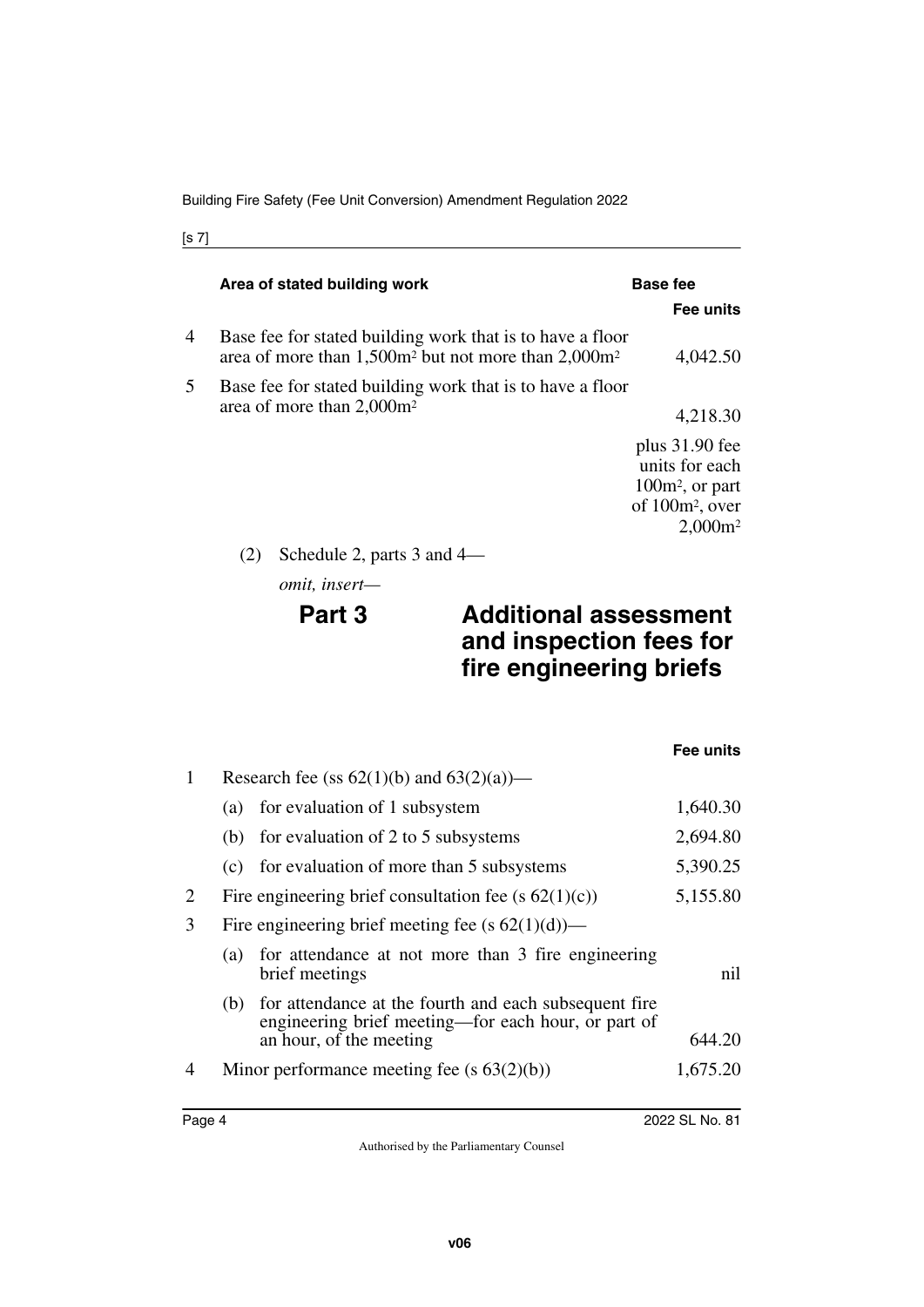## **Part 4 Other assessment and inspection fees**

|   |                                                                                                                                                               | Fee units |
|---|---------------------------------------------------------------------------------------------------------------------------------------------------------------|-----------|
| 1 | Reassessment fee for assessing amended plans (s<br>$(65(2))$ —for each hour, or part of an hour, during which the<br>service assesses amended plans           | 644.20    |
| 2 | General inspection fee for an interim inspection or<br>inspection (ss $66(2)$ , $67(2)$ and $69(2)$ )—for each hour, or<br>part of an hour, of the inspection | 644 20    |
| 3 | Reinspection fee for an additional inspection $(s 68(2))$ —                                                                                                   |           |
|   | (a) for the first hour, or part of the first hour, of the<br>inspection                                                                                       | 1,288.65  |
|   | (b) for each additional hour, or part of an additional hour,<br>of the inspection                                                                             |           |